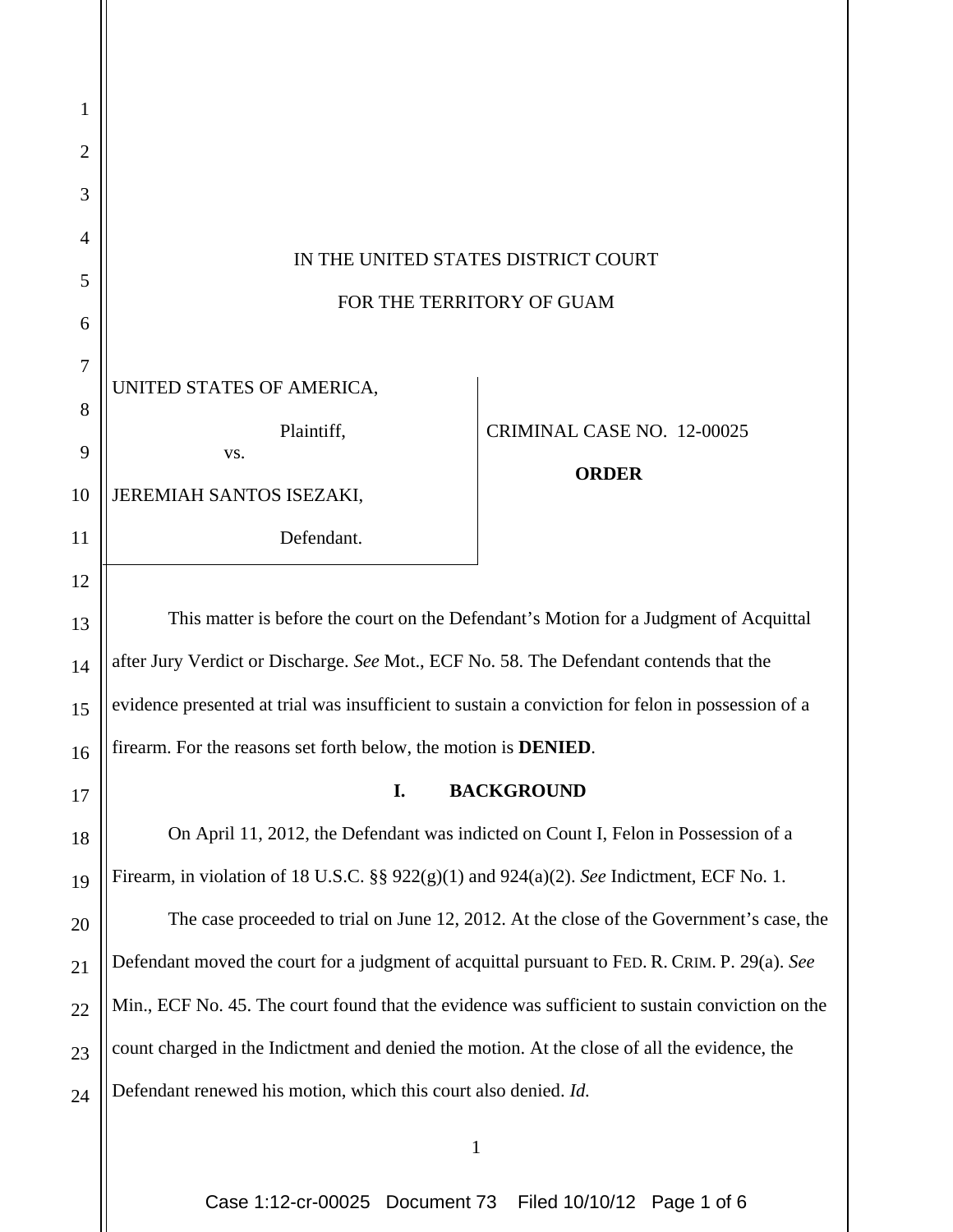## **II. DISCUSSION**

2 3 The Defendant now moves this court for judgment of acquittal pursuant to FED. R. CRIM. P. 29(c).1 *See* Mot., ECF No. 58.

4 5 6 7 8 9 10 11 12 13 14 15 After the return of a guilty verdict and upon motion of a defendant, the court may set aside the verdict and enter an acquittal if the "evidence is insufficient to sustain a conviction." FED. R. CRIM. P. 29. To determine whether the evidence is sufficient to sustain a conviction, the court must "construe the evidence 'in the light most favorable to the prosecution,' and only then determine whether '*any* rational trier of fact could have found the essential elements of the crime beyond a reasonable doubt.'" *United States v. Nevils*, 598 F.3d 1158, 1161 (9th Cir. 2010) (quoting *Jackson v. Virginia*, 443 U.S. 307, 319 (1979)). *See also United States v. Meredith*, 685 F.3d 814, 819 (9th Cir. 2012). Moreover, the jury's exclusive function is to "determine the credibility of the witnesses, resolve evidentiary conflicts and draw reasonable inferences from proven facts." *United States v. Nelson*, 419 F.2d 1237, 1241 (9th Cir. 1969). "Circumstantial evidence and inferences drawn from it may be sufficient to sustain a conviction." *United States v. Reyes-Alvarado*, 963 F.2d 1184, 1188 (9th Cir. 1992).

16 18 In the present motion, the Defendant challenges the sufficiency of the evidence. *See* Mot., ECF No. 58. Defendant argues that there was insufficient evidence presented to the jury to prove he was a felon in possession of a firearm. *Id.* 

19 20 21 22 23 In order for the Defendant to be found guilty of Count I, Felon in Possession of a Firearm, the court instructed the jury that the Government had to show beyond a reasonable doubt, that: (1) the defendant knowingly possessed a Colt 45 pistol, Serial number 281587-C; (2) the Colt 45 pistol, Serial Number 281587-C had been shipped or transported from one state to the territory of Guam; and (3) at the time the defendant possessed the Colt 45 pistol, Serial

1

17

1

<sup>24</sup>

It should be noted that despite a briefing schedule issued by this court on August 16, 2012, the Defendant did not submit a reply to the Government's opposition. *See* Order, ECF No. 66.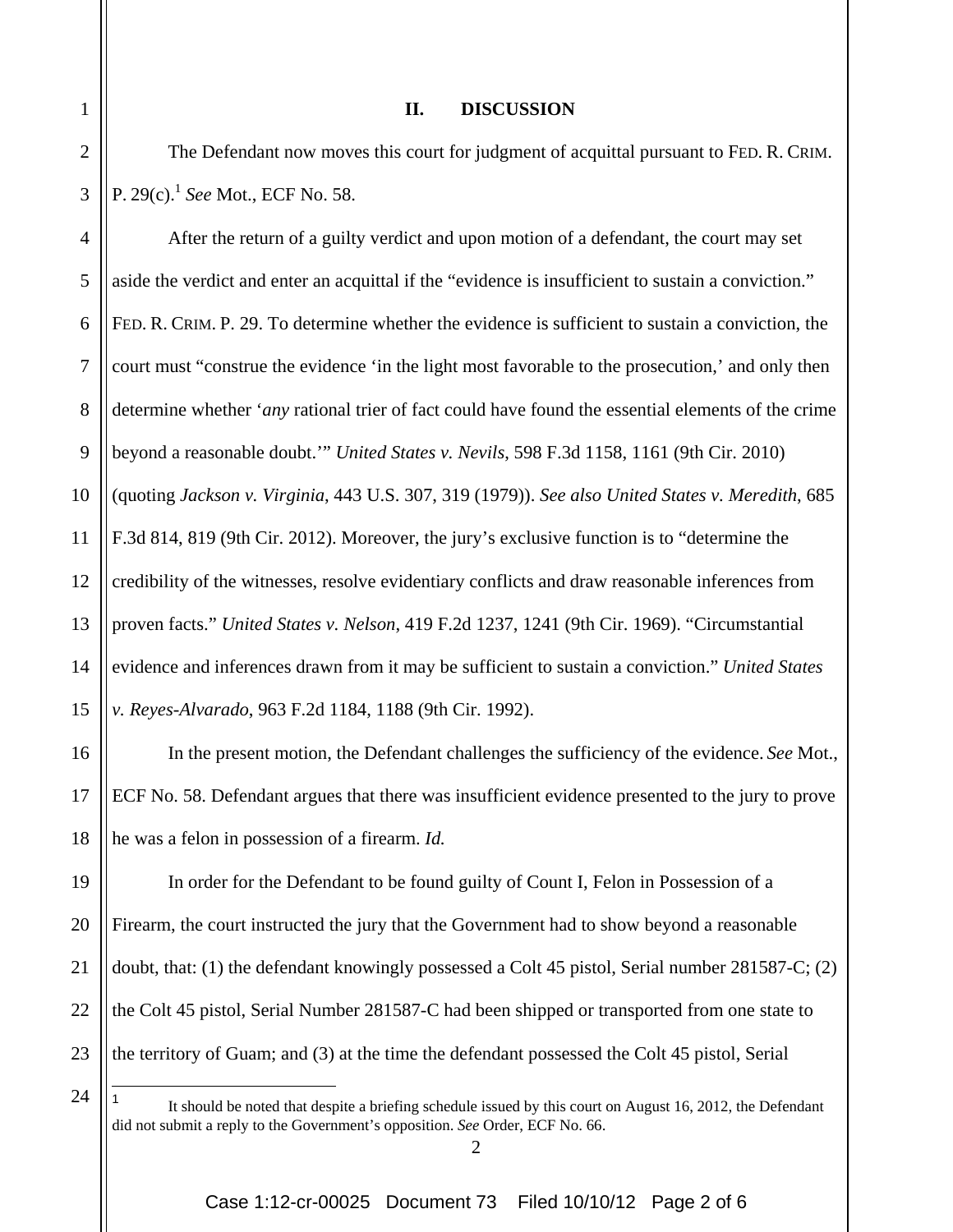1 2 3 Number 281587-C the defendant had been previously convicted of a crime punishable by imprisonment for a term exceeding one year, prior to January 30, 2012. *See* Ct.'s Inst. No. 13, ECF No. 47.

4

5

6

7

8

9

10

11

12

13

14

15

16

17

18

19

20

21

22

23

24

Element 3 is not an issue in this case. The parties stipulated that "prior to January 30, 2012, the defendant was convicted of a crime punishable by imprisonment for a term exceeding one year." *See* Stip., ECF No. 46. Thus, the only issues are Elements 1 and 2.

## **a. Element 1: The Defendant knowingly possessed a Colt 45 pistol, Serial Number 281587-C**

The court defined "possession" to mean "[a] person has possession of something if the person knows of its presence and has physical control of it, or knows of its presence and has the power and intention to control it." *See* Ct.'s Inst. No. 12, ECF No. 47. The court also instructed the jury that the definition of "knowingly" means "[a]n act is done knowingly if the defendant is aware of the act and does not act through ignorance, mistake, or accident. You may consider evidence of the defendant's words, acts, or omissions, along with all the other evidence, in deciding whether the defendant acted knowingly." *See id.*, No. 15, ECF No. 47.

During the trial, the Government presented two witnesses who testified that they either saw the satchel containing the firearm on Defendant's person and/or within the reach of the Defendant. Guam Police Department ("GPD") Officer Raymond Aguon Charfauros testified that during the motorcycle chase, when they were trying to "box him [the Defendant] in" at the parking lot of a video store, Officer Charfauros spotted the Defendant with a satchel on his right side. Officer Charfauros further testified that when he found the Defendant in the jungle thereafter, the Defendant was lying down on the ground and near him was the satchel. After the Defendant was cuffed, Officer Charfauros inspected the satchel wherein he found a firearm wrapped in a blue towel. As part of GPD's confiscation procedure, Officer Charfauros noted the model of the firearm—Colt 45 pistol, Serial Number 281587-C—on the evidence/property

3

Case 1:12-cr-00025 Document 73 Filed 10/10/12 Page 3 of 6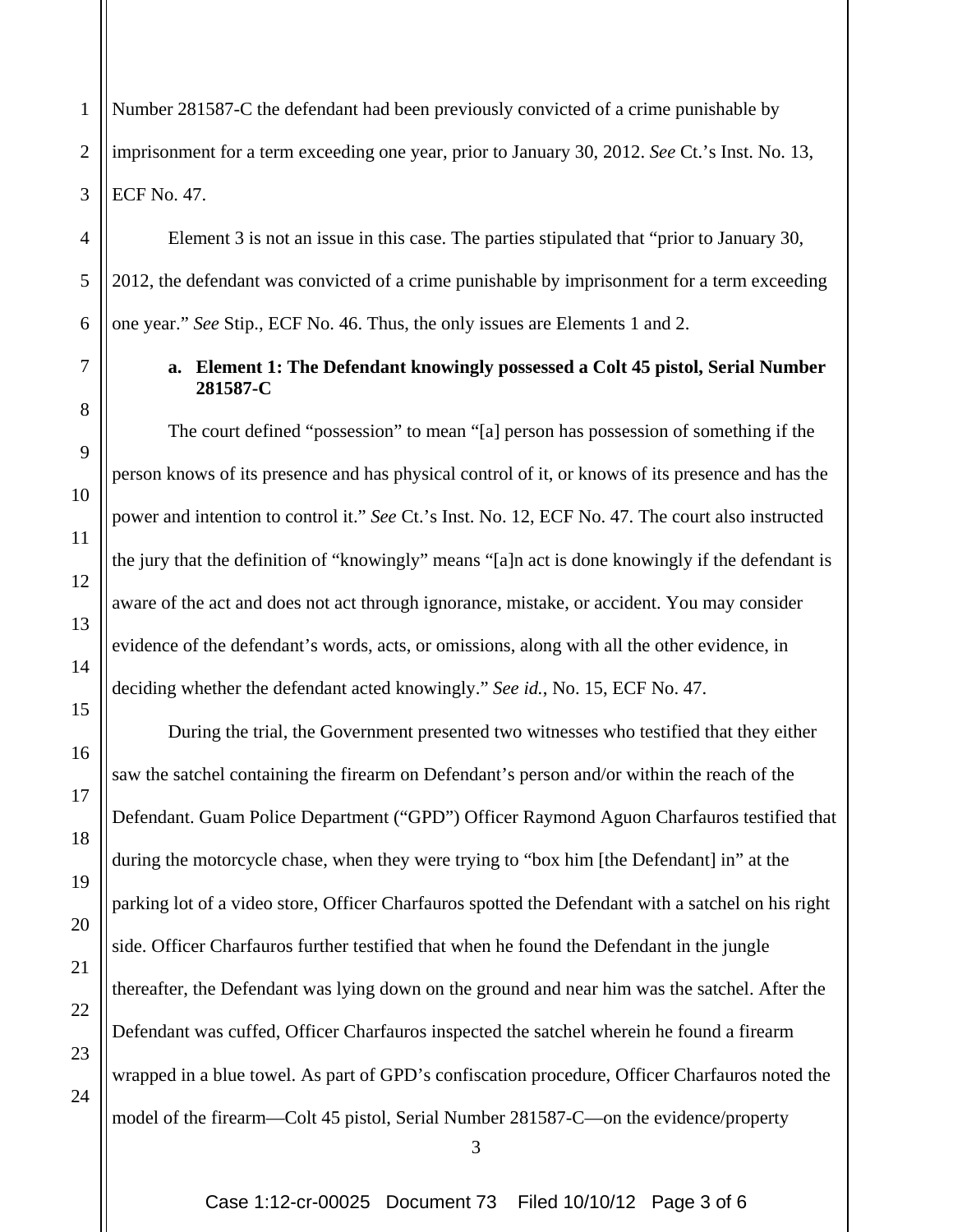2 custody receipt. The satchel and the firearm were admitted into evidence during trial without objection.

6 GPD Officer Eddie B. Tiamzon testified that he witnessed the Defendant sitting in the jungle area and also witnessed Officer Charfauros pick up a green satchel that was within arm's reach of the Defendant. When Officer Charfauros opened the satchel in Officer Tiamzon's presence for inspection, Officer Tiamzon testified that it contained the Colt 45 pistol, Serial Number 281587-C.

8 9 10 11 12 13 14 15 16 17 18 19 During the trial, Defense counsel pointed out that the items seized that evening, including the firearm itself, were not sent to a crime laboratory for fingerprinting. In addition, counsel criticized GPD officers for their failure to interview Mr. Flores whose identification card was found in the backpack<sup>2</sup> and to interview the residents that were in the surrounding area of the jungle where the Defendant was found and arrested. Further, defense counsel cautioned the jury to consider the following inconsistencies: (1) Officer Charfauros stated during direct examination that the Defendant was holding a cellular phone on his left hand, but in a previous statement made by Officer Charfauros, he indicated that the phone was on Defendant's right hand;<sup>3</sup> and (2) Bureau of Alcohol, Tobacco, Firearms and Explosives ("ATF") Task Force Officer Raymond Joseph Blas indicated in his report that the firearm was found in the backpack, whereas GPD Officers Tiamzon and Charfauros testified that the firearm was found in the satchel.<sup>4</sup>

20

1

3

4

5

7

21

 $\overline{a}$ 

22

23

The backpack is separate from the satchel bag that the Defendant was carrying during the motorcycle chase and when apprehended in the jungle.

<sup>3</sup> Officer Charfauros reconciled the inconsistency by explaining that the phone was initially on Defendant's left hand but later switched the phone to his right hand prior to dropping it on the ground.

<sup>24</sup> 4 Officer Blas admitted that he made a mistake when he wrote the report. Officer Blas himself was not present during the motorcycle chase or when the Defendant was apprehended in the jungle. Officer Blas wrote his report by reviewing the GPD report and inadvertently made the mistake of stating that the firearm was found in the backpack rather than the satchel.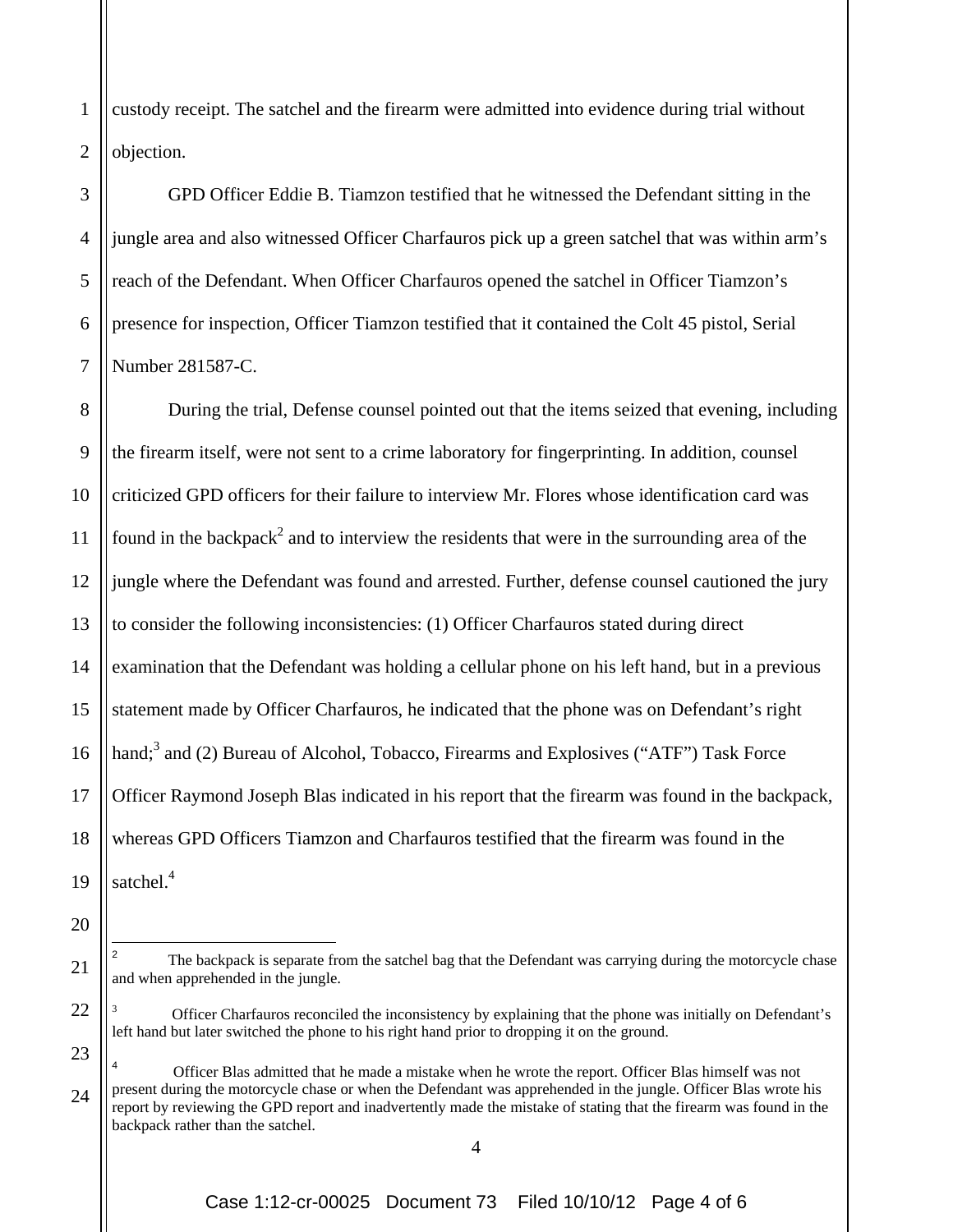1

2

3

4

5

6

7

The Ninth Circuit in *Nevils* stated that "the government does not need to rebut all reasonable interpretations of the evidence that would establish the defendant's innocence, or 'rule out every hypothesis except that of guilt beyond a reasonable doubt.'" 598 F.3d at 1164 (quoting *Jackson*, 443 U.S. at 326). This court instructed the jury that "[p]roof beyond a reasonable doubt is proof that leaves you firmly convinced the defendant is guilty. It is *not required* that the government prove guilt beyond *all* possible doubt." *See* Ct.'s Inst. No. 5, ECF No. 47 (emphasis added).

8 9 10 11 12 13 14 Based on the testimony presented by the Government, there is sufficient evidence that the Defendant knowingly possessed a Colt 45 pistol, Serial Number 281587-C. During the motorcycle chase, Officer Charfauros saw the satchel on Defendant's person. Later that evening when the Defendant was on the ground in the jungle, Officers Charfauros and Tiamzon saw the satchel near the Defendant, within his reach. Upon inspection of the satchel, Officer Charfauros discovered the firearm. Viewing the evidence in the light most favorable to the Government, any rational trier of fact could have found that the Defendant was in possession of a firearm.

> **b. Element 2: The Colt 45 pistol, Serial Number 281587-C had been shipped or transported from one state to the territory of Guam**

An expert witness,<sup>5</sup> ATF Task Force Officer John Quintanilla, testified that the Colt 45 pistol, Serial Number 281587-C, was manufactured in Hartford, Connecticut and as such, the firearm was shipped or transported to Guam. Officer Quintanilla also stated that there are no gun manufacturers in Guam. Officer Quintanilla's testimony was based on his expertise after conducting a trace and research on the firearm.

22

23

24

15

16

17

18

19

20

21

 $\overline{a}$ 

<sup>5</sup> The court declared Mr. Quintanilla as an expert witness pursuant to FED. R. CRIM. P. 702. *See* Min., ECF No. 45.

 In addition, the court instructed the jury that an "expert witness" is one "who, because of his education or experience, was permitted to state opinions and the reasons for his opinions. Such opinion testimony should be judged like any other testimony. You may accept it or reject it, and give it as much weight as you think it deserves, considering the witness's education and experience, the reasons given for the opinion, and all the other evidence in the case." *See* Ct.'s Inst. No. 9A, ECF No. 47.